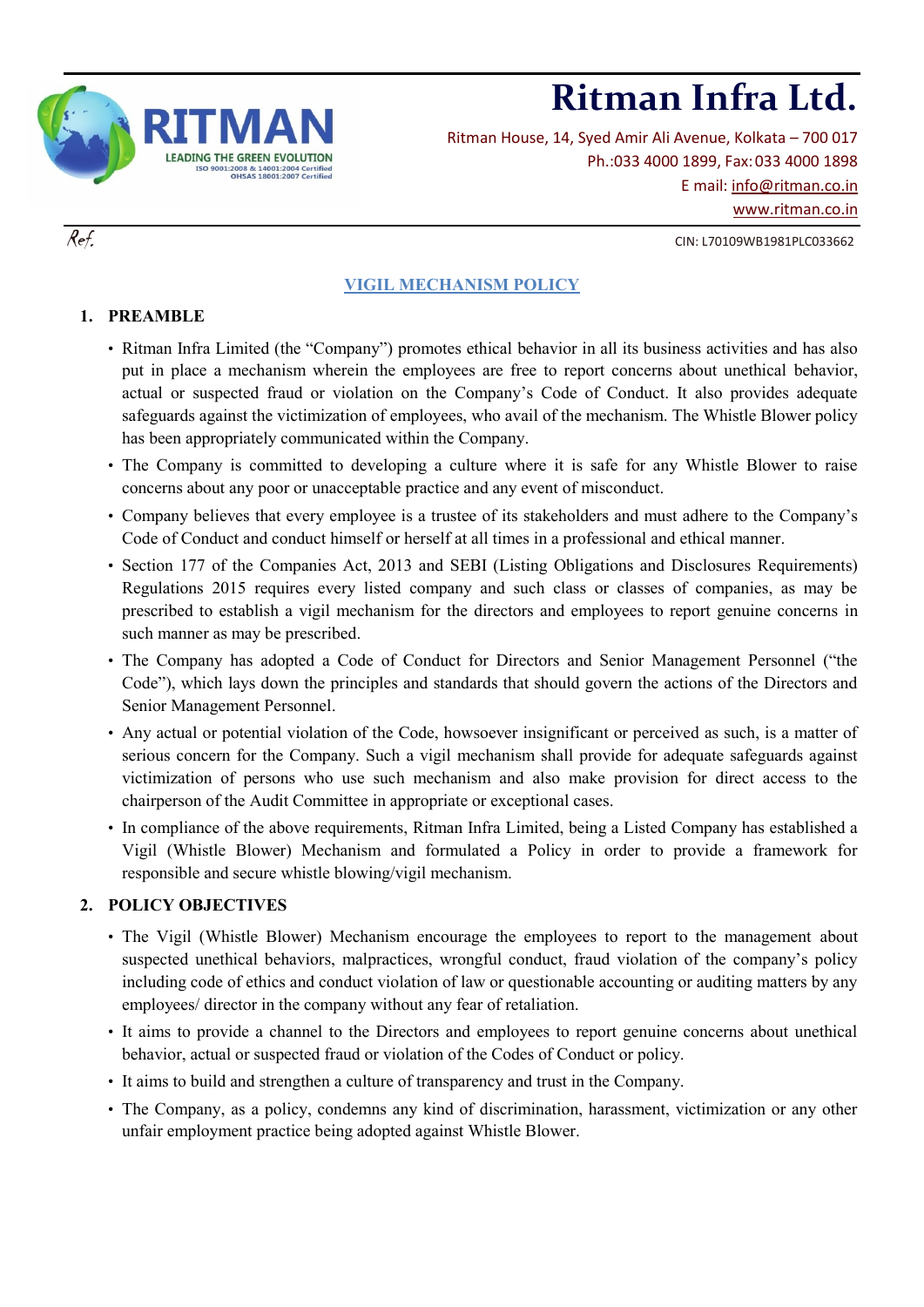

Ritman House, 14, Syed Amir Ali Avenue, Kolkata – 700 017 Ph.:033 4000 1899, Fax:033 4000 1898 E mail: [info@ritman.co.in](mailto:info@ritman.co.in) [www.ritman.co.in](http://www.ritman.co.in/)

# $Ref.$  CIN: L70109WB1981PLC033662

# **3. APPLICABILITY**

This policy applies to all the Employees of the Company to make protected disclosures under the policy in relation to issues covered under this policy concerning the Company.

### **4. DEFINITIONS**

- "Employee" means every employee of the Company including the Directors in the employment of the Company.
- "Protected Disclosure" means a written communication of a concern made in good faith, which discloses or demonstrates information that may evidence an unethical or improper activity under the title "SCOPE OF THE POLICY" with respect to the Company. It should be factual and not speculative and should contain as much specific information as possible to allow for proper assessment of the nature and extent of the concern.
- "Subject" means a person against or in relation to whom a protected disclosure is made or evidence gathered during the course of an investigation.
- "Whistle Blower" means an Employee making a Protected Disclosure under this Policy.
- "Vigilance Officer" or "Investigator(s)" means an officer who is nominated/appointed to conduct detailed investigation and placing the same before the Audit Committee for its disposal and informing the Whistle Blower the result thereof.

### **5. SCOPE**

The Policy covers malpractices and events which have taken place/ suspected to take place involving:

- Wastage/misappropriation of company funds/assets
- Breach of employee Code of Conduct/Ethics Policy or Rules
- Any other unethical, biased, favoured, imprudent event
- Breach of the Company"s Code of Conduct
- Breach of Business Integrity and Ethics
- Breach of terms and conditions of employment and rules thereof
- Intentional Financial irregularities, including fraud, or suspected fraud
- Deliberate violation of laws/regulations
- Gross or Wilful Negligence causing substantial and specific danger to health, safety and environment
- Manipulation of company data/records
- Pilferation of confidential/propriety information
- Gross Wastage/misappropriation of Company funds/assets

The above list is only illustrative and should not be considered as exhaustive.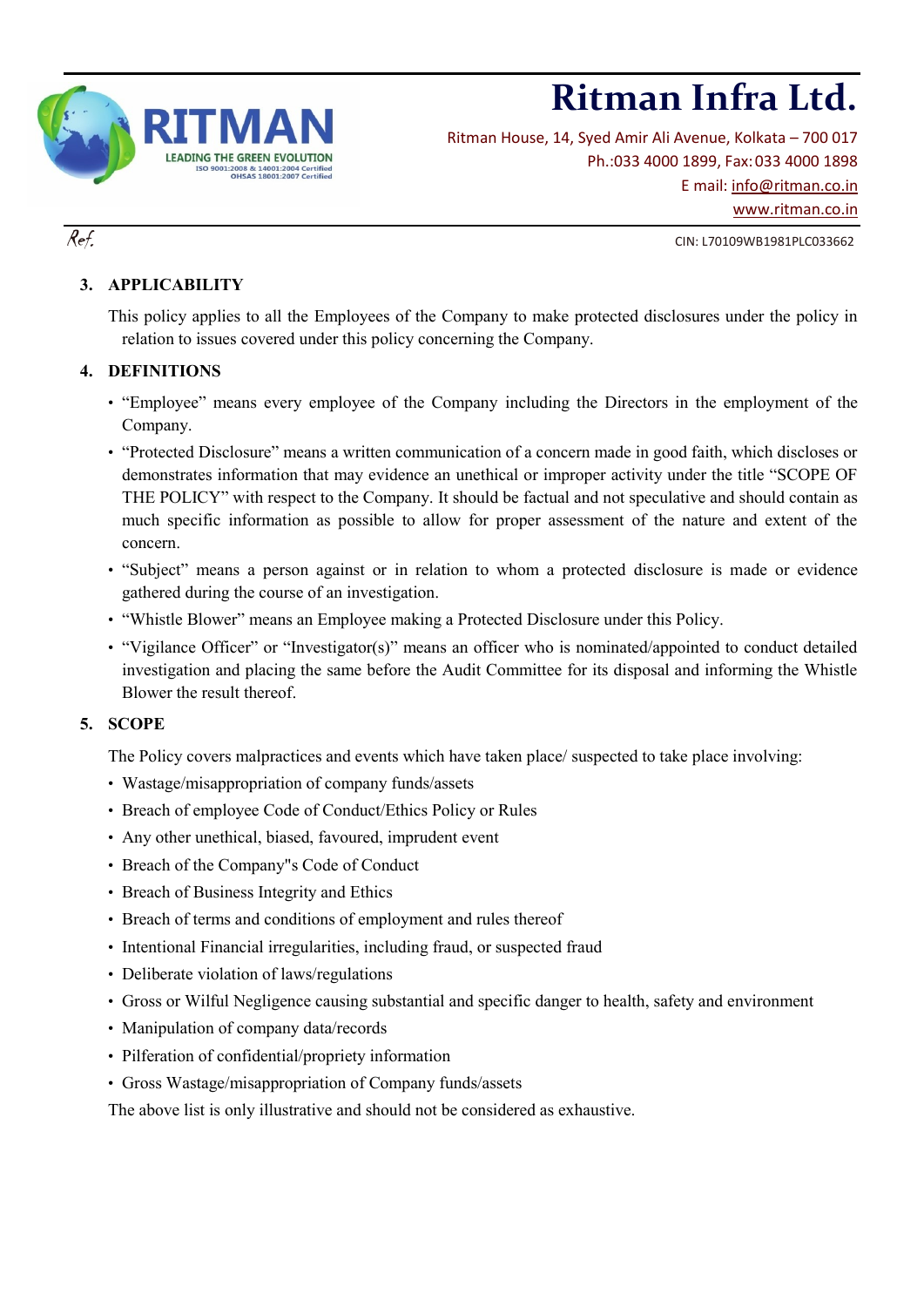

Ritman House, 14, Syed Amir Ali Avenue, Kolkata – 700 017 Ph.:033 4000 1899, Fax:033 4000 1898 E mail: [info@ritman.co.in](mailto:info@ritman.co.in) [www.ritman.co.in](http://www.ritman.co.in/)

 $Ref.$  CIN: L70109WB1981PLC033662

# **6. PROCEDURE**

- All Protected Disclosures should be reported in writing by the complainant as soon as possible, not later than 30 days after the Whistle Blower becomes aware of the same and should either be typed or written in a legible handwriting in English.
- The Contact Details of Vigilance Officer is as under:-

**Address :** Ritman House, 14 Syed, Amir Ali Avenue, Kolkata - 700017 **Email :** info@ritman.co.in

- Whistle Blower must put his/her name to allegations. Concerns expressed anonymously will not be investigated.
- The Audit Committee, if deems fit, may call for further information or particulars from the complainant and at its discretion, consider involving any other/additional Officer of the Company and/or Committee and/ or an outside agency for the purpose of investigation.
- Protected Disclosures should be factual and not speculative or in the nature of a conclusion, and should contain as much specific information as possible to allow for proper assessment of the nature and extent of the concern.
- Protected disclosure against Vigilance Officer should be addressed to the Chairman of the Audit Committee.
- The investigation by itself would not tantamount to an accusation and is to be treated as a neutral fact finding process.
- Protection under this Policy would not mean protection from disciplinary action arising out of false or bogus allegations made by a Whistle Blower knowing it to be false or bogus or with a mala fide intention.

### **7. INVESTIGATION**

- All Protected Disclosures under this policy will be recorded and thoroughly investigated. The Vigilance Officer will carry out an investigation either himself/herself or by involving any other Officer of the Company/ Committee constituted for the same /an outside agency before referring the matter to the Audit Committee of the Company.
- Subject(s) will normally be informed of the allegations at the commencement of a formal investigation and will be given opportunities for providing their inputs during the investigation.
- Subject(s) have a responsibility not to interfere with the investigation. Evidence shall not be withheld, destroyed or tampered with, and witnesses shall not be influenced, threatened or intimidated by the subject(s).

### **8. DECISION & REPORTING**

- If an investigation leads to a conclusion that an improper or unethical act has been committed, the Chairman of the Audit Committee shall recommend to the Board of Directors of the Company to take such disciplinary or corrective action as it may deem fit.
- The Vigilance Officer shall submit a report to the Chairman of the Audit Committee on a regular basis about all Protected Disclosures referred to him/her since the last report together with the results of